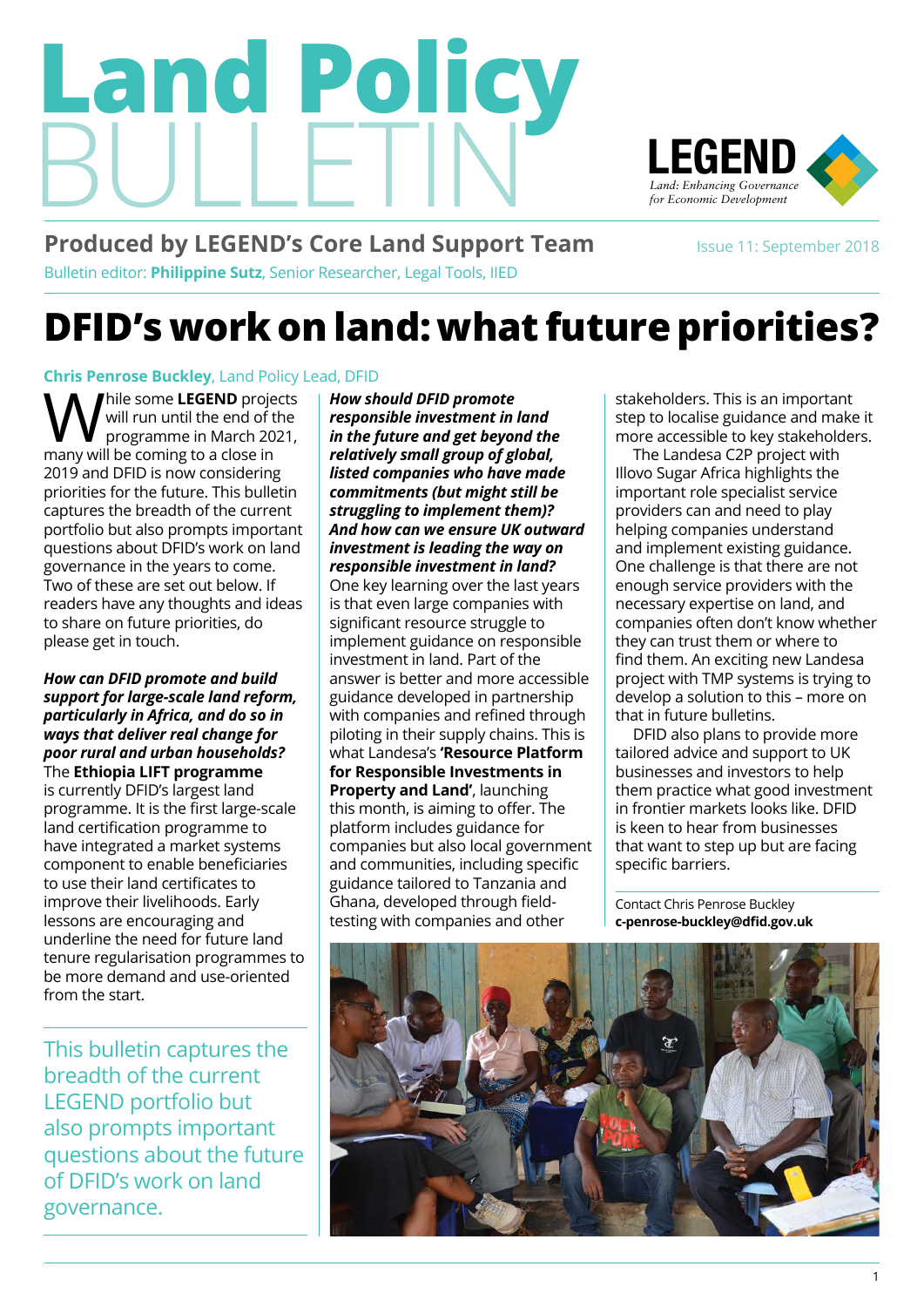## <span id="page-1-0"></span>**LIFT Ethiopia: making a long-term dream a tangible reality**

Shewit Emmanuel, Private Sector Development Adviser and Senior Responsible Owner for LIFT programme, DFID

FID's Land Investment<br>
for Transformation (LIFT)<br>
programme is supporting the<br>
Government of Ethiopia's efforts for Transformation (LIFT) Government of Ethiopia's efforts for rural land certification to drive investment and increase productive land use in order to increase the incomes of rural households. It covers an area the size of Austria, or 14 million parcels of land in highland regions. It champions a market systems approach, which is a first for a land reform programme on this scale. This innovative approach specifically addresses constraints that prevent farmers from increasing the productivity of their land.

The confidence that comes with security of tenure, coupled with market systems innovation, opens up new opportunities. For example, LIFT is working with micro-finance institutions (MFIs) to promote an individual loan product linked to farmers' land certificates, which enables farmer households in rural areas to access for the first time finance that would otherwise have been out of reach. Annual interest rates for MFI loans linked to land certificates issued by LIFT are around 15-18 per cent, compared to up to 21 per cent for group loans from MFIs and up to 120 per cent for loans from informal money lenders.

Alemneh Bare is a resident of the Womberma woreda (district) in the



northwest Amhara region. Alemneh is a father of seven underage children and in 2016 obtained a Second-Level Land Certificate (SLLC) for his 0.75 hectare of land. Unable to generate enough revenue for the family's needs from this parcel of land, Alemneh took up employment as a mechanic in a flour mill operating in the nearest town.

In February 2017, he was able to use his SLLC to obtain a 50,000 ETB (around 1,400 GBP) loan from the Amhara Credit & Savings Institute (ACSI). Using the loan and his existing savings, Alemneh was able

to purchase two diesel-operated flour mills and establish his own milling business.

"I am excited to be self-employed, owning and operating my own enterprise. My long-term dream has become a tangible reality." Alemneh Bare

#### **LIFT's approach to land registration**

LIFT combines a systematic high-volume strategy to the registering of land parcels with a 'Making Markets Work for the Poor' (M4P) approach. This combination will accelerate and magnify the impacts of improved security of tenure.

- 1. Registration and issuance of 14 million land certificates, recognising the rights of all rightful land holders including men and women in married and unmarried households. So far, nearly 10 million have been demarcated with more than 7 million certificates issued and in the hands of farmers.
- 2. Implementation and operationalisation of a rural land administration system in 140 woredas (districts).
- 3. Through our Economic Empowerment Unit (EEU), undertaking interventions that focus on access to finance (A2F), rural land rental and conservation agriculture. So far, on A2F, a cumulative total of 7,302 loans has been disbursed with worth 212.5 million ETB (around 6 million GBP) disbursed by MFIs, and 20.6 million ETB (around 600,000 GPB) of savings mobilised.
- 4. Supporting the Government of Ethiopia to improve policies and institutions for the rural land market.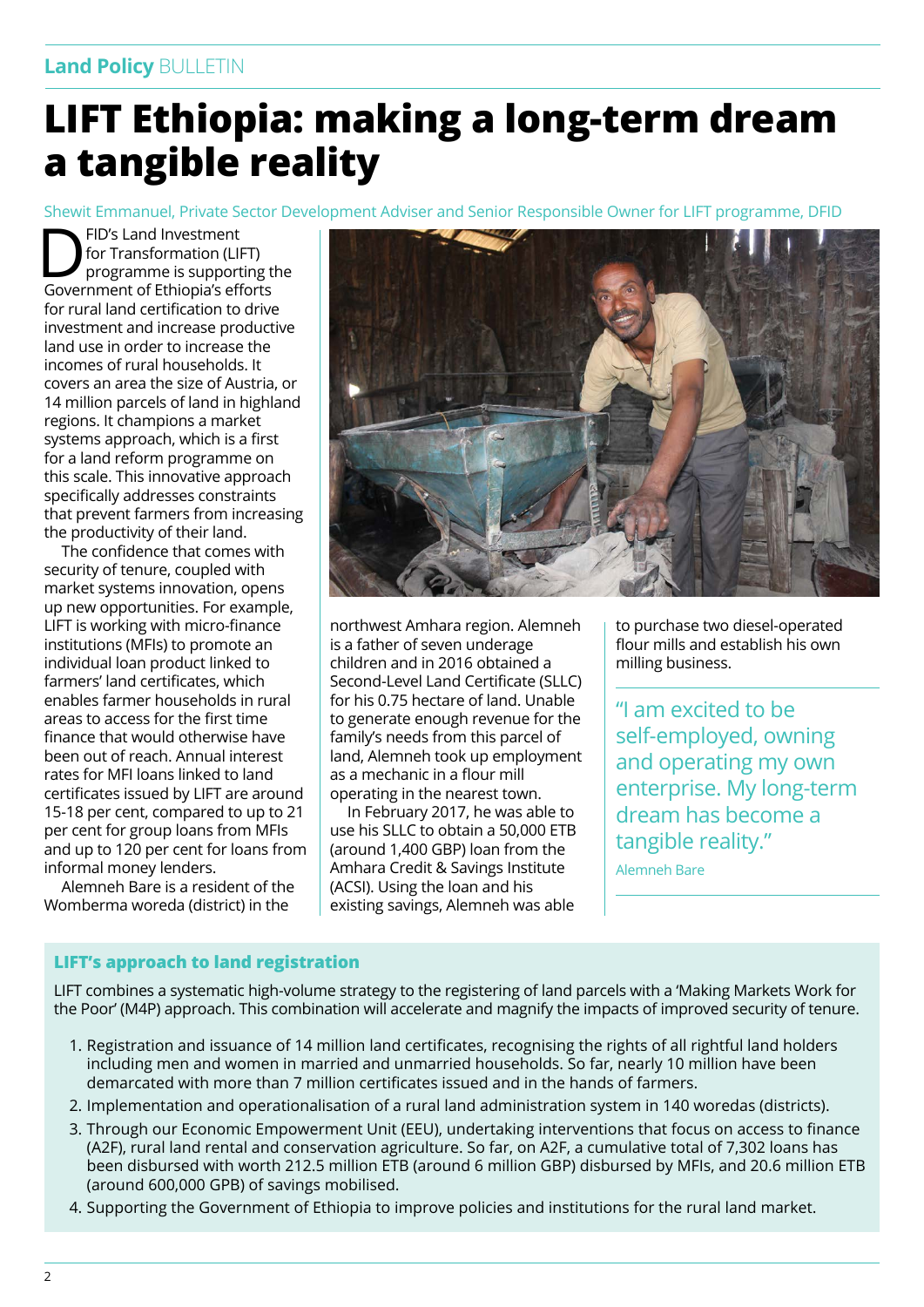Alemneh's business plan is based on meeting the high demand for milling services to neighbouring communities. The mill currently offers employment to both him and his spouse. The business is running well, with daily revenue of 1,000 ETB (around 28 GBP) and an average net profit of 5,000 ETB (around 140 GBP) per month.

As a result, Alemneh's household income is increasing. Taking care of his seven children and paying for tuition fees is no longer a daunting challenge for him and his wife.

Alemneh is confident that he will repay his loan without much difficulty, as his investment has already started to pay off. His future plans are to increase his savings and, upon repaying the first loan, to apply for an additional loan to expand and improve his milling operation, as

well as engage in dairy farming and cattle fattening.

LIFT is the single largest land governance programme in DFID's portfolio and currently one of the largest in terms of budget and scale of operation funded by any donor globally.

Contact Shewit Emmanuel **[S-Emmanuel@dfid.gov.uk](mailto:S-Emmanuel@dfid.gov.uk)**

## **Responsible investments: how Illovo Sugar is transitioning from commitment to practice**

#### Mina Manuchehri, Attorney and Land Tenure Specialist, Landesa

In recent years, numerou<br>
multinational food and b<br>
companies **have made**<br>
commitments to respect n recent years, numerous multinational food and beverage **[commitments](http://www.interlakengroup.org/annex/company-commitments)** to respect land rights throughout their supply chains. For Illovo Sugar Africa, Africa's largest producer of sugarcane, this entailed committing to "zero tolerance for land grabs", as well as adopting its **[Group Guidelines on Land and](https://www.illovosugarafrica.com/Group-Governance/Group-Guidelines-on-Land-and-Land-Rights)  [Land Rights](https://www.illovosugarafrica.com/Group-Governance/Group-Guidelines-on-Land-and-Land-Rights)** ("Guidelines") and a **[Road Map on Land Rights](https://www.illovosugarafrica.com/UserContent/documents/Announcements/Road-Map-on-Land-Rights-6Nov2015.pdf)** ("Road Map"). Although making such commitments is a critical first step towards achieving more responsible operations, Illovo Sugar and other companies have struggled with how to implement these commitments and achieve meaningful and sustainable impacts on the ground. Illovo's journey to invest in land more responsibly was discussed in detail by Kate Mathias, Illovo Group Development Manager, in **[LEGEND](https://www.odi.org/sites/odi.org.uk/files/resource-documents/11700.pdf)  [Bulletin 8](https://www.odi.org/sites/odi.org.uk/files/resource-documents/11700.pdf)**.

It is within this context that the LEGEND Challenge Fund is working with **[Landesa](https://www.landesa.org/)** to help Illovo Sugar Africa transition from commitment to practice in Malawi, Mozambique, and Tanzania. A primary focus of the project is to build the capacity of three "civil society organisations (CSOs) Land Champions" – **[LandNet](http://www.landnet.mw/)** (Malawi), **[Núcleo Académico](http://nadecmocambique.blogspot.com/)  [para o Desenvolvimento das](http://nadecmocambique.blogspot.com/)  [Comunidades](http://nadecmocambique.blogspot.com/)** (Community Development Academic Center,

NADEC) (Mozambique), and **[Participatory Ecological Land](http://pelumtanzania.org/)  [Use Management](http://pelumtanzania.org/)** (PELUM) (Tanzania) – to provide external expert advice and support to companies committed to investing in land more responsibly. Similarly, the project aims to build the capacity of six "Illovo Land Champions" on what it means to respect land rights, how to identify and respond to landrelated issues, and when and how to consult with key stakeholders. Capacity building activities include trainings and workshops in the three project countries and are designed in a manner that seeks to build mutual trust and collaborative partnerships between local CSOs and the company.

In January 2018, capacity building activities revealed the need for across-the-board buy-in and participation when implementing a company's land rights policies.

In January 2018, Landesa completed capacity building activities in all three project countries, which revealed the need for across-theboard buy-in and participation when

implementing a company's land rights policies. If Land Champions are important focal points within the company for coordinating and managing implementation efforts, it is essential to ensure buy-in and participation of all staff across departments in order to properly understand the extent of ongoing land issues. For example, during trainings and workshops held at the company's Dwanga and Nchalo estates in Malawi, agricultural extension officers – most notably land surveyors and outgrower managers – proved to possess a wealth of information regarding past, present, and emerging land issues (e.g. encroachment, boundary conflicts) because of their regular interactions with neighbouring communities and outgrowers, and their knowledge of the leasehold and estate boundaries. Consequently, in addition to the six Illovo Land Champions, Landesa decided to build the capacity of over 40 additional staff members. In response to this learning, the company also decided to establish a seven-person Land Committee at its Kilombero Estate in Tanzania; the committee is comprised of staff across key departments and is tasked with managing compliance with the Guidelines and Road Map.

In parallel to these activities, the project is also developing a due diligence tool ("the Tool") based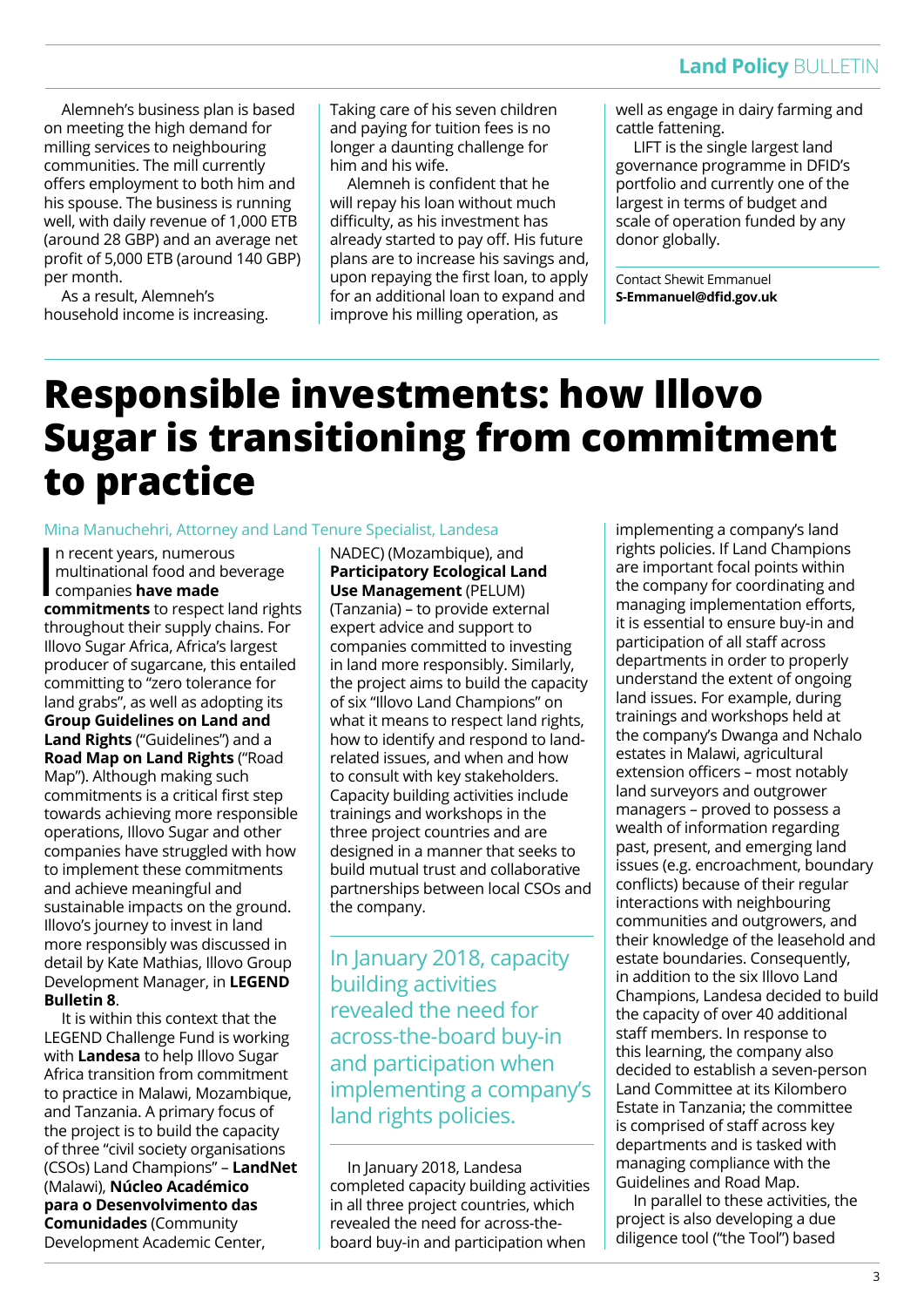#### **Land Policy** BULLETIN



on the New Alliance's **[Analytical](https://www.growafrica.com/sites/default/files/Analytical-framework-for-land-based-investments-in-African-agriculture_0.pdf)  [Framework for Responsible](https://www.growafrica.com/sites/default/files/Analytical-framework-for-land-based-investments-in-African-agriculture_0.pdf)  [Land-Based Investments in](https://www.growafrica.com/sites/default/files/Analytical-framework-for-land-based-investments-in-African-agriculture_0.pdf)  [Africa Agriculture](https://www.growafrica.com/sites/default/files/Analytical-framework-for-land-based-investments-in-African-agriculture_0.pdf)** ("Analytical

Framework") to help Illovo Sugar and other companies track and manage compliance with best practice standards and guidance – including international standards, corporate land rights policies, and guidance like the RIPL Guidebooks (see Lukasz Czerwinski's **[article on the RIPL](#page-3-0)** 

**[platform](#page-3-0)**). Setting the Tool apart from others is the fact that it not only provides guidance on best practices, but also helps companies better manage and track compliance with best practices by tracking progress, assigning levels of risk for incomplete activities, and providing space to detail work and staffing plans.

To date, Landesa has tested the Tool in all three project countries and is currently working with the

CSO Land Champions to carry out discrete, follow-on testing. Initial testing of the Tool identified the need to better reflect realities on the ground by ensuring it applies to not only estate landholdings, but also outgrower schemes. This is important not only because applicability to outgrower schemes is essential for ensuring land tenure and livelihood security of smallholder women and men farmers, but also because the Guidelines commit to embedding compliance throughout the company's supply chain. Furthermore, although Illovo Sugar has no current plans to expand its estate landholdings, in January 2018, the **[company announced its](http://www.thecitizen.co.tz/News/Kilombero-Sugarcane-Growers-urged-to-increase-production/1840340-4276012-ccy3saz/index.html)  [intent to explore the possibility](http://www.thecitizen.co.tz/News/Kilombero-Sugarcane-Growers-urged-to-increase-production/1840340-4276012-ccy3saz/index.html)  [of expanding](http://www.thecitizen.co.tz/News/Kilombero-Sugarcane-Growers-urged-to-increase-production/1840340-4276012-ccy3saz/index.html)** the number of outgrowers it sources sugarcane from in Tanzania. Considering that any potential expansion should be carried out in line with the Guidelines, ensuring the Tool includes content specific to outgrower schemes is critical.

Contact Mina Manuchehri **[minam@landesa.org](mailto:minam@landesa.org)**

## <span id="page-3-0"></span>**Landesa launches Resource Platform for Responsible Investments in Property and Land**

#### **[Lukasz Czerwinski](https://www.landesa.org/who-we-are/lukasz-czerwinski/)**, Senior Land Tenure Specialist, MBA, Landesa

andesa, with support from<br>LEGEND, is launching a **Resource<br>Platform for Responsible<br>[Investments in Property and Land](https://ripl.landesa.org/)** andesa, with support from LEGEND, is launching a **[Resource](https://ripl.landesa.org/) [Platform for Responsible](https://ripl.landesa.org/)**  (RIPL) on 25 September 2018. The platform is an online resource that provides information and tools for government, companies, and civil society supporting communities to design and implement a responsible investment that is in keeping with international best practices such as the Voluntary Guidelines on the Responsible Governance of Tenure (VGGTs). The Resource Platform provides an interactive environment for engagement with the RIPL Guidebooks:

- **•** Each stakeholder group business, government and CSOs working with communities – has their own tailored material.
- **•** Guidance is organized across four investment phases: (1) Preparing for Investment, (2) Community Engagement and Impact Assessment, (3) Developing an Equitable and Inclusive Contract, and (4) Implementing and Monitoring the Investment.
- **•** Several important themes are highlighted in 'Topical Primers', such as gender and social inclusion; free prior and informed consent (FPIC); grievance mechanisms; and monitoring and evaluation.

**•** Instructions and tailorable tools accompany the guidance, so that users can adapt content as they design and implement an agricultural investment in a socially responsible manner.

The framework was informed by developing country-specific Guidebooks for Ghana and Tanzania. These Guidebooks are grounded in field research on current investments; input from a multi-stakeholder advisory group that informed the process; and experiences directly supporting companies, governments and communities. In addition, the RIPL Resource Platform was shaped by Landesa's other corporate engagement efforts. For example, the